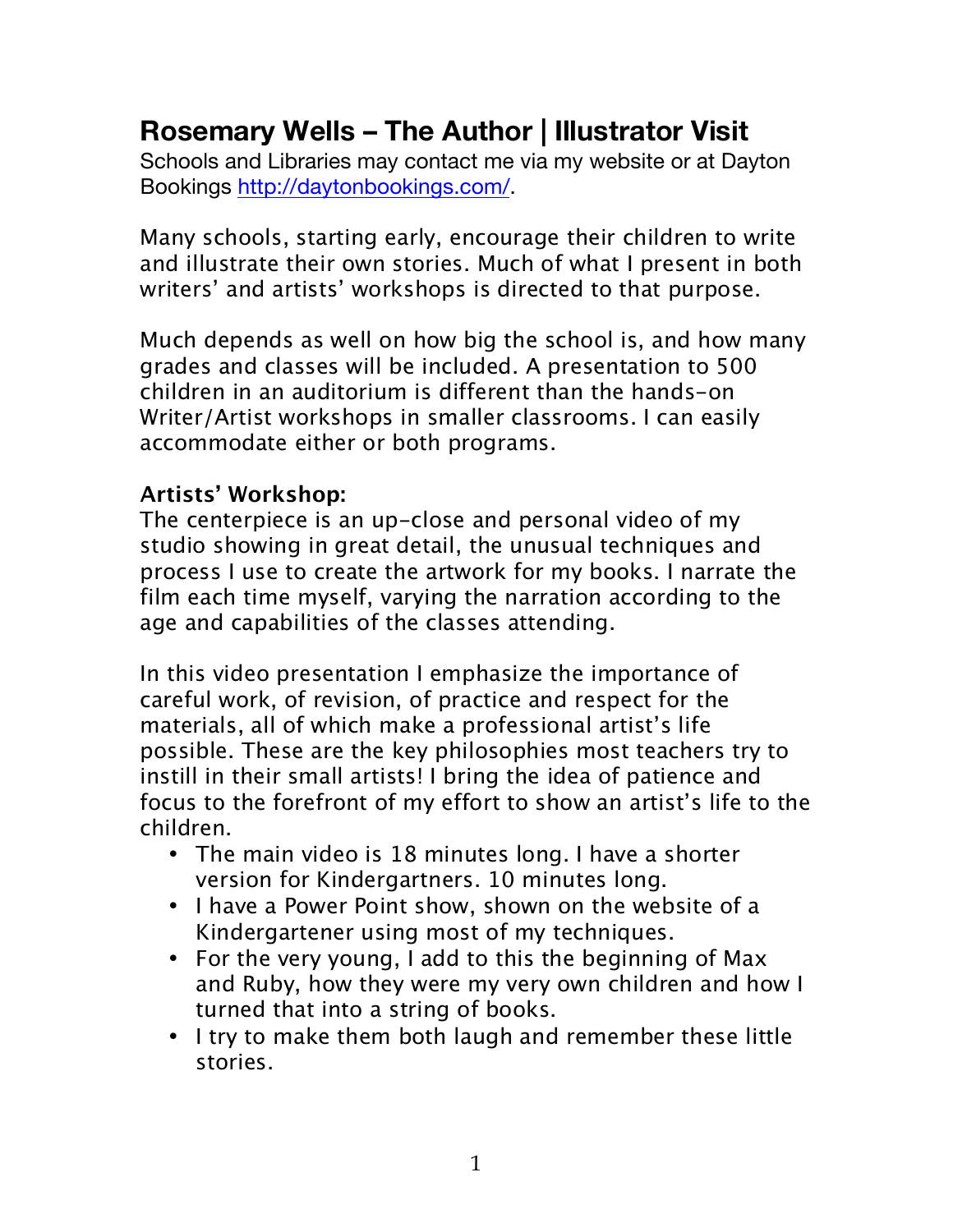Given extra time I also include a film showing the work of a French pastel maker, which the children love because again, it's hands-on and easy to understand yet utterly new to them. You can see this in the full version, "Maison de Pastels." (Link here: https://www.youtube.com/watch?v=aKADlnlvW2o

In smaller classes, according to age and small motor skill, I sit with the children and offer a basic drawing lessons, sometimes Max and Ruby, sometimes art school 101 on how to draw your neighbor's face.

For this I need a desktop visualize projector. We talk about color, anatomy, drawing what you actually see. Everyone, in every grade, gets to use my handmade rubber stamps to make a big village of houses that they can then recreate for their classroom walls.

I always send the school a few line drawings in advance of my visit and ask the art teacher to copy them on drawing paper. The kids then add color (a skill very under-rated these days) and decorate their drawings imaginatively with scraps of origami paper (which I also send in advance).

## **Writer's Workshop:**

The writer's workshop is all my own. but with the inspiration of the Columbia Teachers College's writer's program.

I believe that writing is the most difficult thing children ever learn in school, more so than physics or Algebra. So many children find it challenging to organize what they actually know when it comes to putting words on paper. Organizing random material coherently can be a real struggle.

If I have the time, I ask the children for a few sentences about the highlights of their day, the low points, and also their hope for tomorrow. The following day we read and comment on what they have written and I ask that they write again, about a different day, using what they have learned. And journaling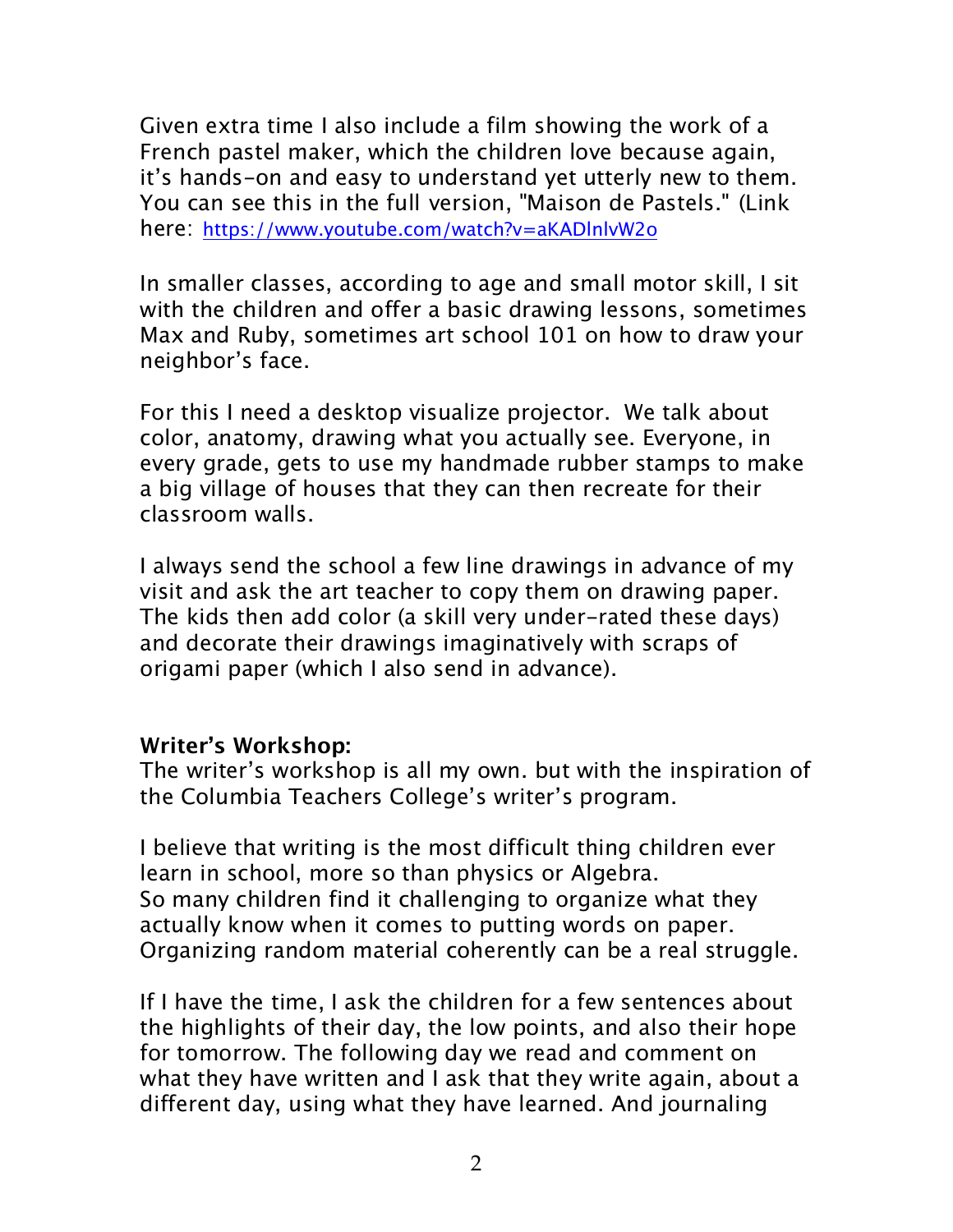begins!

With this exercise, which evolved from *Rose, Thorn, and* Rosebud, the children relax because they know what's coming and, though the assignment never varies, their writing changes each day because each day is different, even for twins!

Children begin to recognize what they actually do know. They begin to write with ease about very real events in their lives.

They also begin to notice the best or least good parts of their days, their hopes etc. because they are asked to journal these each night. I found with my own children, because of the unfailing structure of this assignment, they had the freedom to express anything they wanted. My daughter's third grade teacher used to give this assignment daily all year long. She then collected each child's writings from September to June, bound them up and gave them to every parent as a journal of their child's 9th year on earth. What a treasure!

The second part of the Writer's Workshop is how to structure a story. We do this aloud in the classroom as a group using a story map and action figures, which can be worked into any narrative the children choose. Writing a beginning, middle and end is much easier if you map it out first, then make changes and add details. Again, this method uses a faithful structure or template and helps to keep the events on track, allowing maximum freedom to invent.

I try to show how a writer changes reality to make a better story, how I must revise and rework everything I create, and do so with great patience.

If the school asks the children to read some of my middle school or young adult novels in advance, then the Writer's Workshop becomes an in depth look at how a particular story evolved.

In addition to the workshops I like to address a gathering of